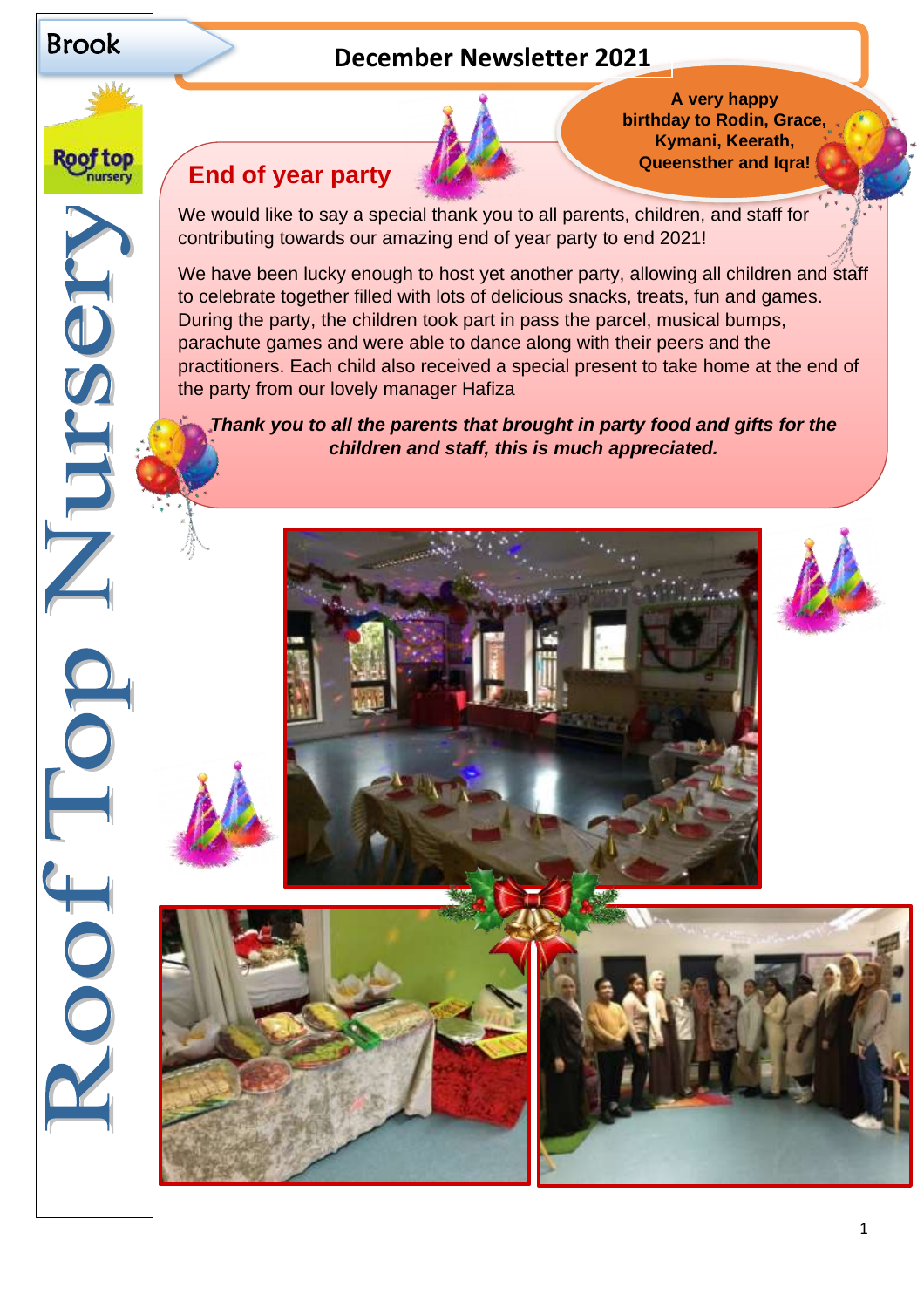

*Fun and Games: Pass the parcel, musical bumps, and parachute game*



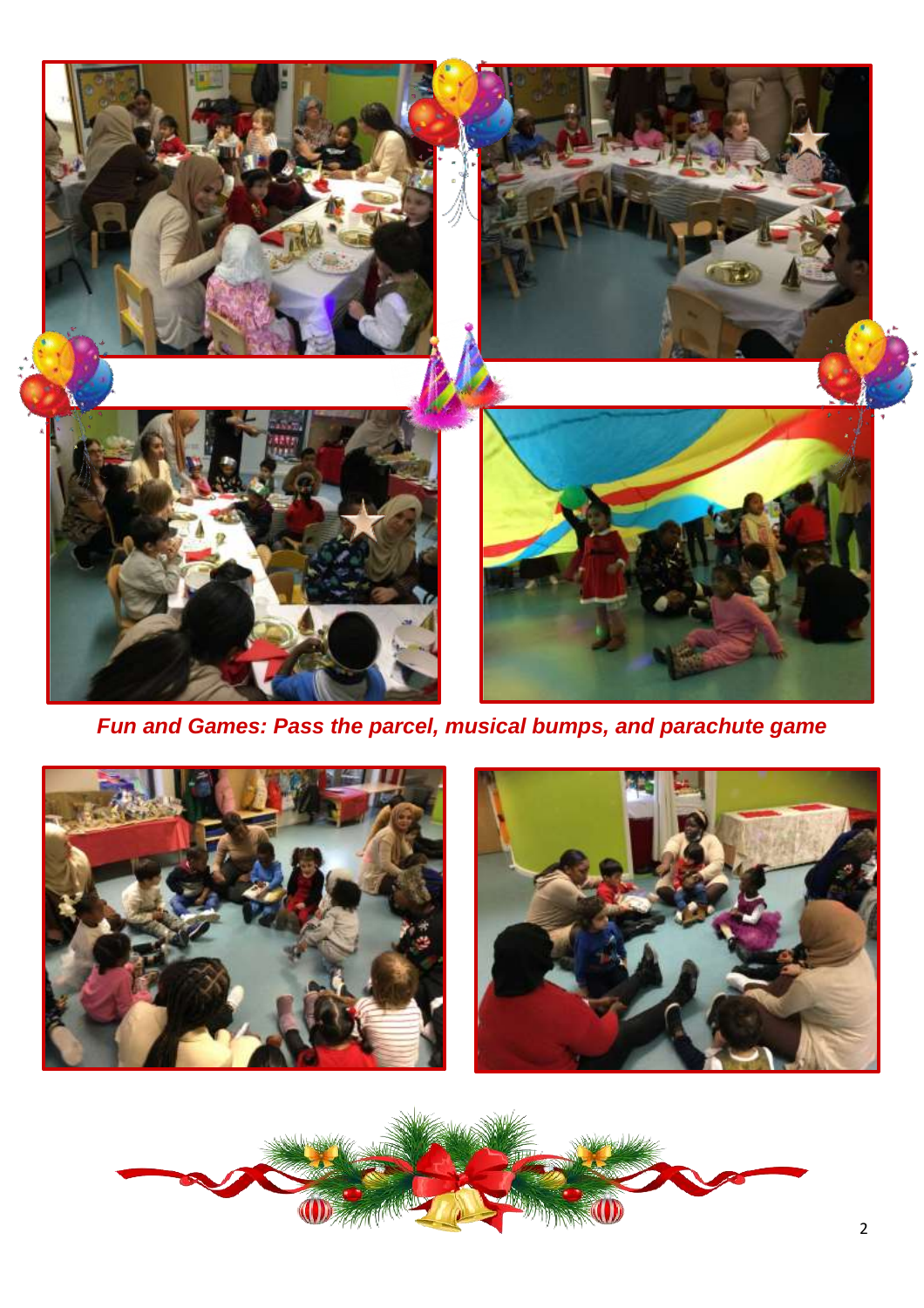

*Wishing all the parents and children a Happy Holiday, see you all in the New Year!*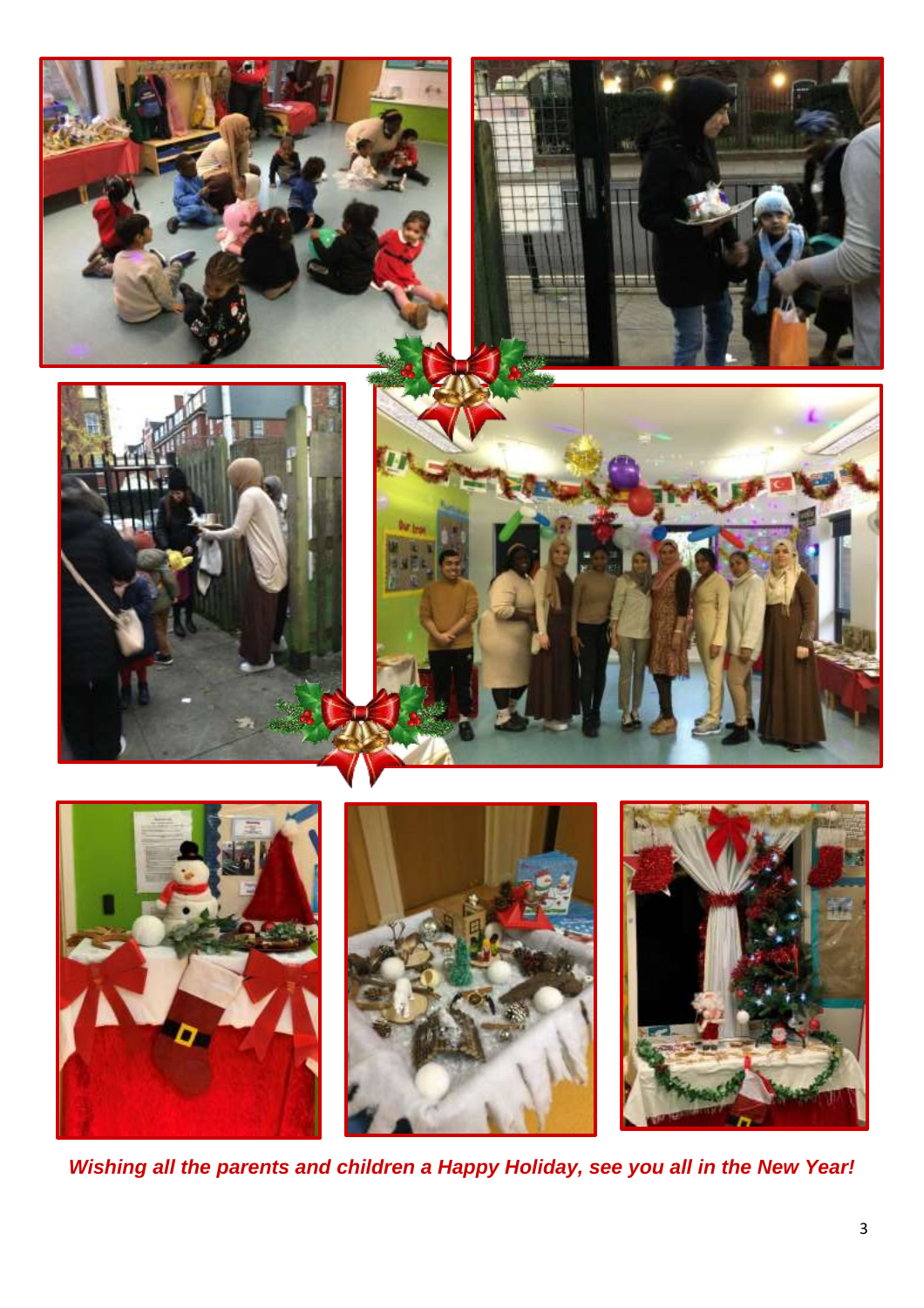#### **Parent Notices**

All parents should have access to Tapestry to check your child's observations. If you have trouble logging in or do not have an account, please inform the office.

#### **Henry: Healthy Start, Brighter Future**

If you're a parent or carer of young children, Henry can offer free support provided by a friendly and trained HENRY practitioner either online or by telephone.

Opportunities include:

- Online parent support groups run by a HENRY facilitator a chance to share experiences with a small group of other parents, find ways of reducing stress and gain new ideas to manage daily family life and get your little ones off to a great start
- Sessions on specific topics such as introducing your baby to solids or tackling fussy eating provided on the phone or via video calls
- Having a HENRY Buddy someone who will keep in regular contact with you, providing practical and emotional support to help you through the challenges of family life.

To find out more or to take part please fill in the online form or alternatively, ring on 01865 302973 [https://henry.org.uk/freesupport](about:blank)

### **Reminder of the Bonus programs offered at Rooftop Nursery**

| <b>Bonus</b><br><b>programmes</b> | For who?                  | <b>Days &amp; Times</b>                              |
|-----------------------------------|---------------------------|------------------------------------------------------|
| French<br>sessions                | <b>Star Room</b>          | <b>Wednesday (Fortnightly) 11:15am</b>               |
| Football                          | <b>Star Room</b>          | Tuesdays (fortnightly) alternating between 9am & 1pm |
| <b>Forest Play</b>                | <b>Star Room</b>          | Thursdays (Fortnightly between spring and autumn)    |
| <b>Heuristic play</b>             | <b>Rainbow &amp; Star</b> | Weekly                                               |
| Yoga/Tai chi                      | <b>Rainbow &amp; Star</b> | Weekly                                               |
| <b>Tiny Mites</b>                 | <b>Rainbow &amp; Star</b> | <b>Monday 9:15-10-15</b>                             |

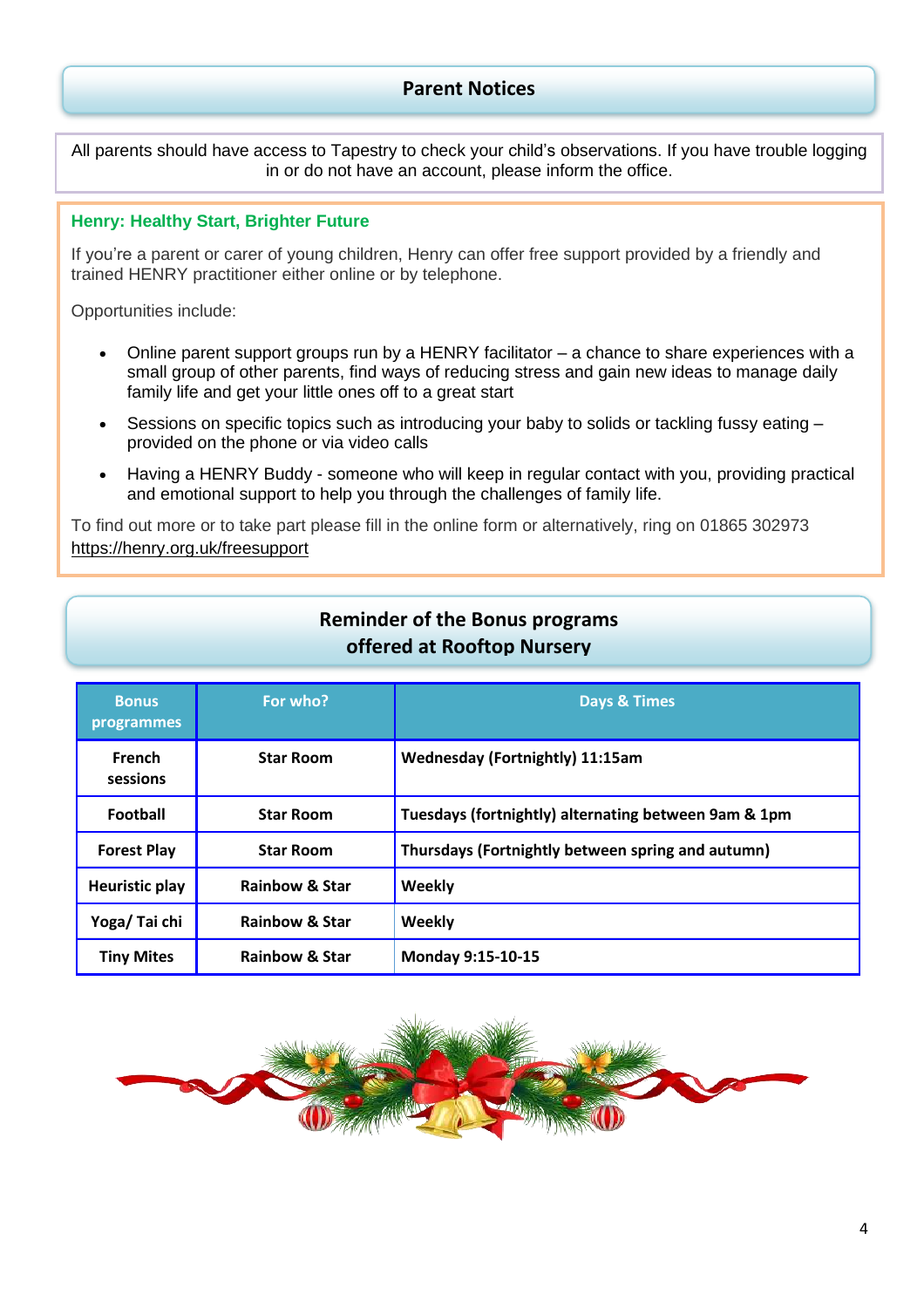# **Rainbow Room**

#### **We would like to welcome Chiara to Rainbow Room**

#### **Indoor physical games**

The children have showed interest in physical activities and have been very active in climbing therefore, we have removed some of the units and furniture in the room to increase the space for the children and set up more floor-based activities using rugs and large soft play. We have provided the children with physical activities such as soft play, parachute games, and knock the tins to support the children in a variety of ways which will support them in releasing their energy safely during indoor free play.

#### **Soft play**

#### **Physical development – Moving and handling**

The children that attend in the morning and afternoon enjoyed taking part in 'soft play' which the practitioners set up for the children during indoor play. This activity allows the children to face challenges and take risks by experimenting with different ways of moving through soft equipment and jumping off an object and landing appropriately.

The children were given the opportunity to experiment with movement and engage in social interaction in a safe and comfortable environment which is designed to support children during their development of key motor skills as

> they are moving freely with

pleasure and confidence in a range of ways, such as shuffling, rolling, jumping, sliding, and hopping.

The children have also been developing their social skills forming relationships with their peers whilst interacting through soft play by working together to build tunnels and bridges. Some children showed interest in playing with the small balls and really enjoyed being able to travel freely with confidence and skill around, under, over and through balancing, the children were able to climb on top of the equipment and stand steadily whilst trying their best not to fall. The practitioner also supported the children whilst jumping off the soft play pieces safely and giving the children the opportunity to build on their confidence by risk-taking.







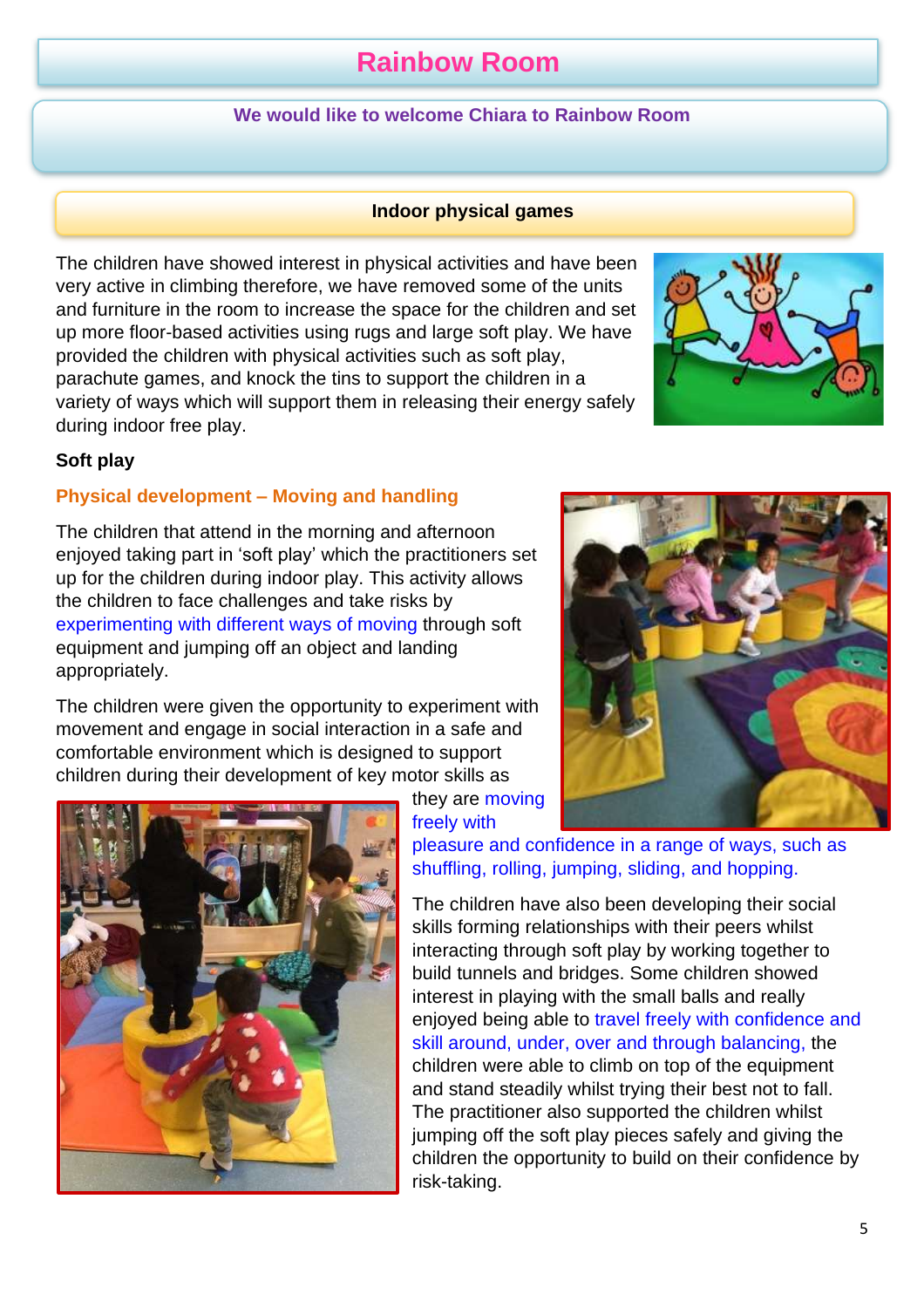#### **Knock the tins**

#### **Personal, social, and emotional development - Sense of self**



Another physical activity that the children have taken part in was knock the tins. This was a great activity to build on the children's concentration and support the children with their hand and eye coordination skills whilst throwing. This activity consisted of morning and afternoon children and this



activity was carried out both outdoors and indoors. The children were supported to wait patiently for their turn as the practitioner called the children one by one to have a turn at knocking down the tins.

The children used bean bags to knock the tins and they had to stand at a particular distance to throw the bean bags and try and knock down as many tins as possible. All children

had the opportunity of having several turns and were showing confidence and pride in their sense of achievement when being able to succeed.

They also showed happiness when being able to accomplish something and became proud when meeting their goals. The children showed increasing control over an object as the practitioner encouraged the children in being able to throw. This was also a great opportunity to support the children with their hand-eye coordination and balance as some children were throwing the bean bag in another direction. We will continue to support the children with the skill of throwing as it was a little challenging for the children, especially for the younger ones.



#### **Exploring natural resources**

As the children have continued to show interest in physical activities and are very active in climbing, therefore, we have continued to provide different indoor physical activities during the month of December.

The children have also shown interest in playing with natural objects, the practitioners have provided a variety of natural resources for the children to explore and use their senses whilst playing such as setting out the treasure basket and natural items from our heuristic play box.

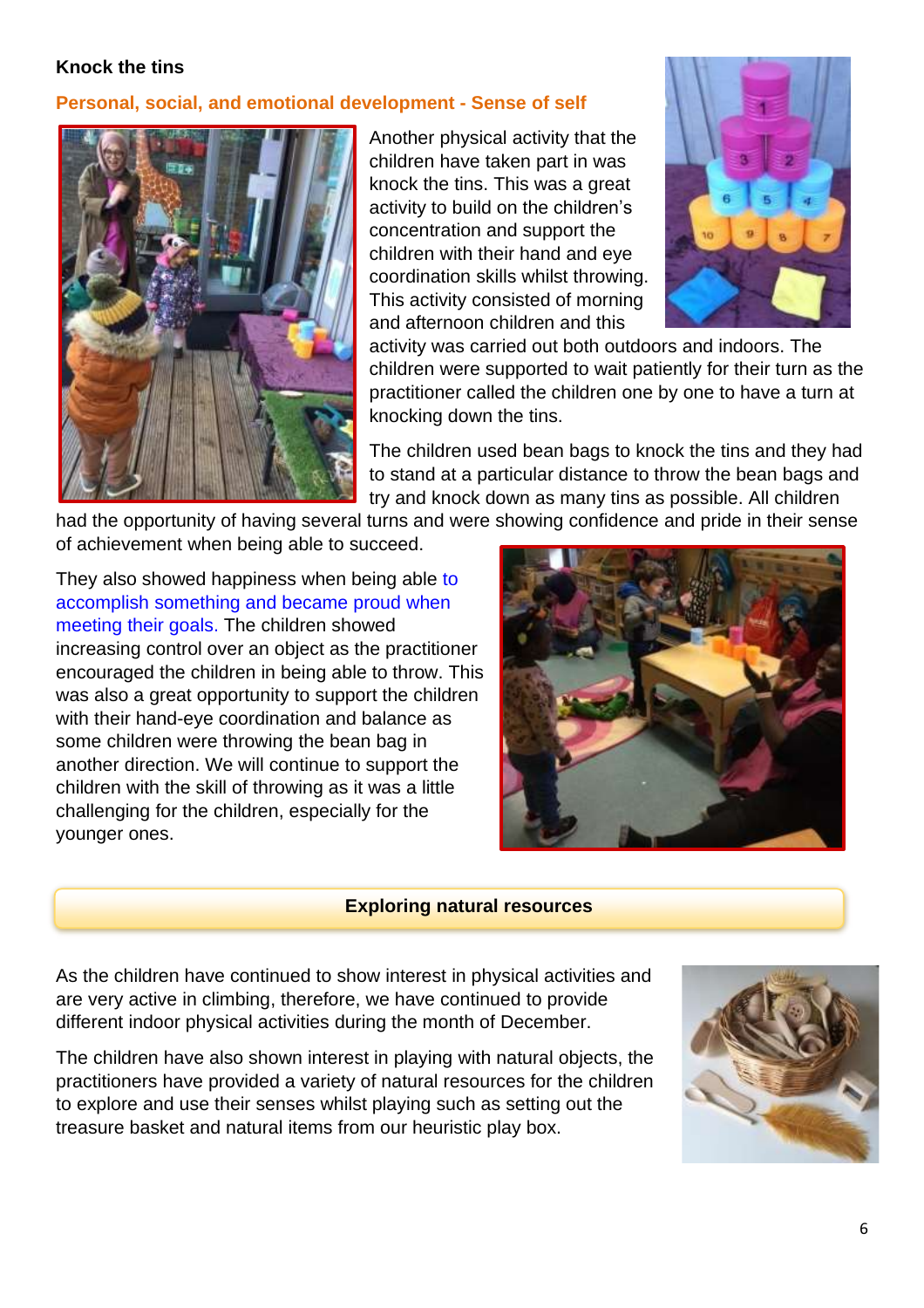

During indoor free play, Rodin showed interest in shapes around the environment, and this was observed during **heuristic play** as he picked up a button and said, "it's a circle", whilst showing it to the practitioner. He then picked a wooden piece and said, "it's a square" and also showed the practitioner a buckle and said, "it's a rectangle", naming majority of his shapes.

Meklit has continued to show interest in playing with the water cups as she places the cups on the floor, puts them in a line, rolls them along the floor and bangs them together as she likes the noise of the stainless steel. Lucas has shown interest in playing with baskets which we have near our sink area with paper hand towels, therefore the practitioners have provided empty baskets for him to play and explore with whilst playing.

#### **Natural set up/Heuristic play**

#### **Exploring and using media and materials**



The children have taken part in 'Heuristic play' and during this session, the children are given the opportunity to explore different natural items set out such as, stainless steel buckets, tins, zips, lids, buttons, hooks, sponges, brushes, foam, bags, boxes, wooden blocks, cardboard rollers, different textured materials and many more.

The children use their imagination to take part in

pretend play and pretend that objects are things from their experience. The children learn about safety when playing with buttons and different items supervised by an adult. During this session, there is less adult intervention and it's more about what







the children explore, play, and speak. There are many benefits of heuristic play, including developing the children's independence, deepening their concentration, expanding their problem solving and thinking skills, and developing their gross and fine motor abilities.

Heuristic play is a classic play activity as it supports many aspects of toddlers' development.

- It encourages fine motor movements as children attempt to pick up and manipulate objects (physical development)
- Supports children's creativity as they explore what they can do with the items (creativity)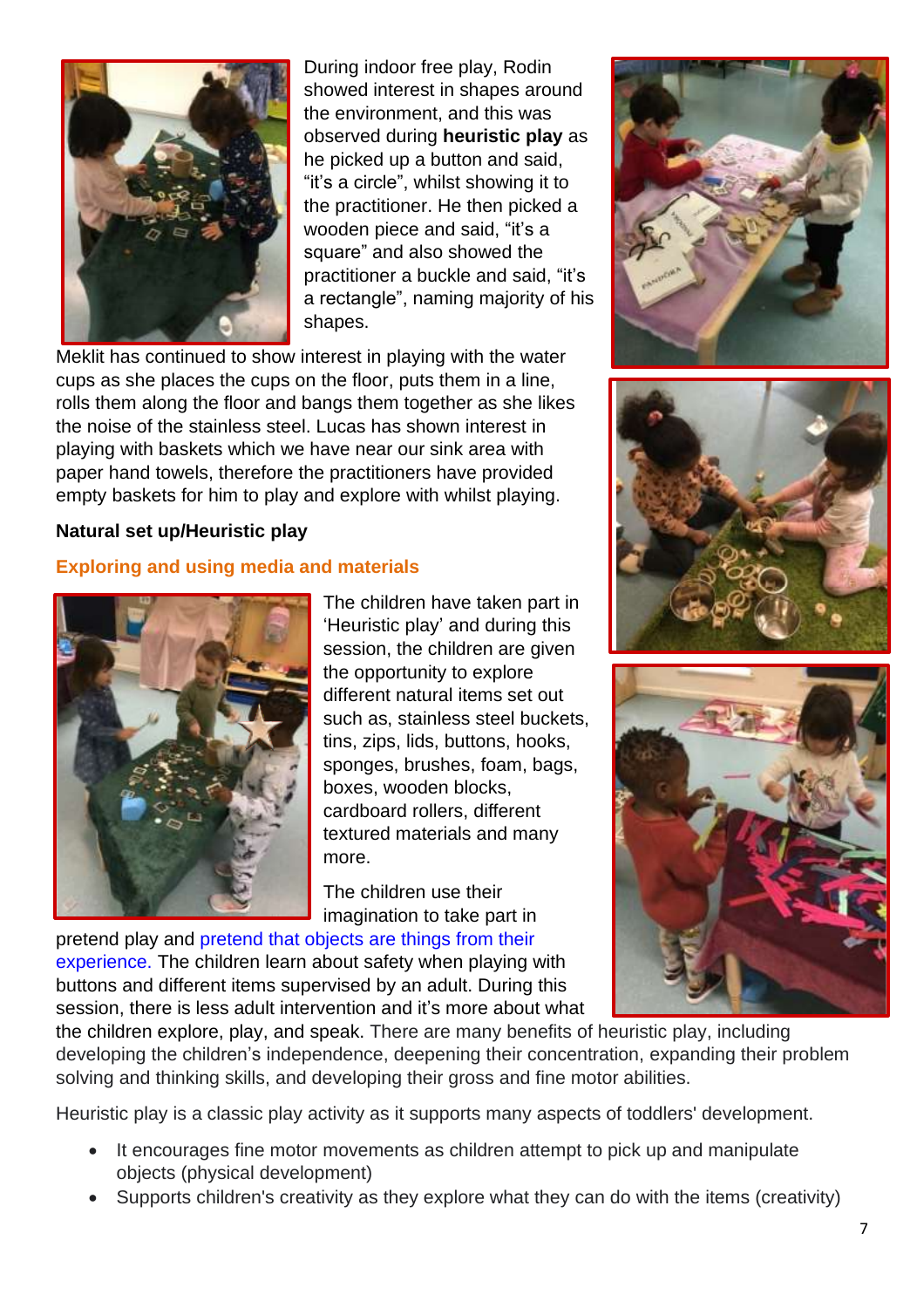- Develops toddlers' sense of self-efficacy as they learn that they can do things for themselves (emotional development)
- Provides toddlers with first-hand opportunities to explore space, measures, and quantity (early mathematics).

#### **Christmas celebrations**

The children have taken part in some Christmas activities and enjoyed observing their environment as they showed fascination over the Christmas decorations and lights in their room and around the nursery. The children also showed a high level of interest over the Christmas tree which was put up in the room and the practitioners played some seasonal music for the children to get into the festive season and spirit. The children took part in activities such as making Christmas crafts, decorating party hats, practicing musical bumps, and celebrating their friends' birthdays.



#### **Practicing musical bumps**

#### **Understanding the world – Peoples and communities**

The children have taken part in practicing musical bumps for our end of term party. The practitioner demonstrated to the children how to play, and they were able to listen to simple instructions and follow directions. The rule of the game was to dance to the music when played and when the music stops, to kneel or to sit down as quickly as possible. The children really enjoyed taking part in this



activity and spent the majority of the week dancing to seasonal music and playing musical bumps or musical chairs. They were supported in terms of following certain rules and boundaries in understanding the concept of the game when winning or being out of the game.



The practitioner also showed the children how to operate simple equipment, e.g. turning on the CD player as she allowed some of the children to press the play and pause button when stopping the music. The children were supported in seeking to acquire basic skills in turning on and operating some digital equipment and were also supported emotionally as some of them became upset when becoming out of the game. The practitioner explained to the children that it's okay not to win sometimes, and that practice makes perfect. The practitioner also supported the children in terms of showing happiness for their other peers that have won the game and encouraged them to praise or cheer for others during these moments to celebrate their peer's achievement.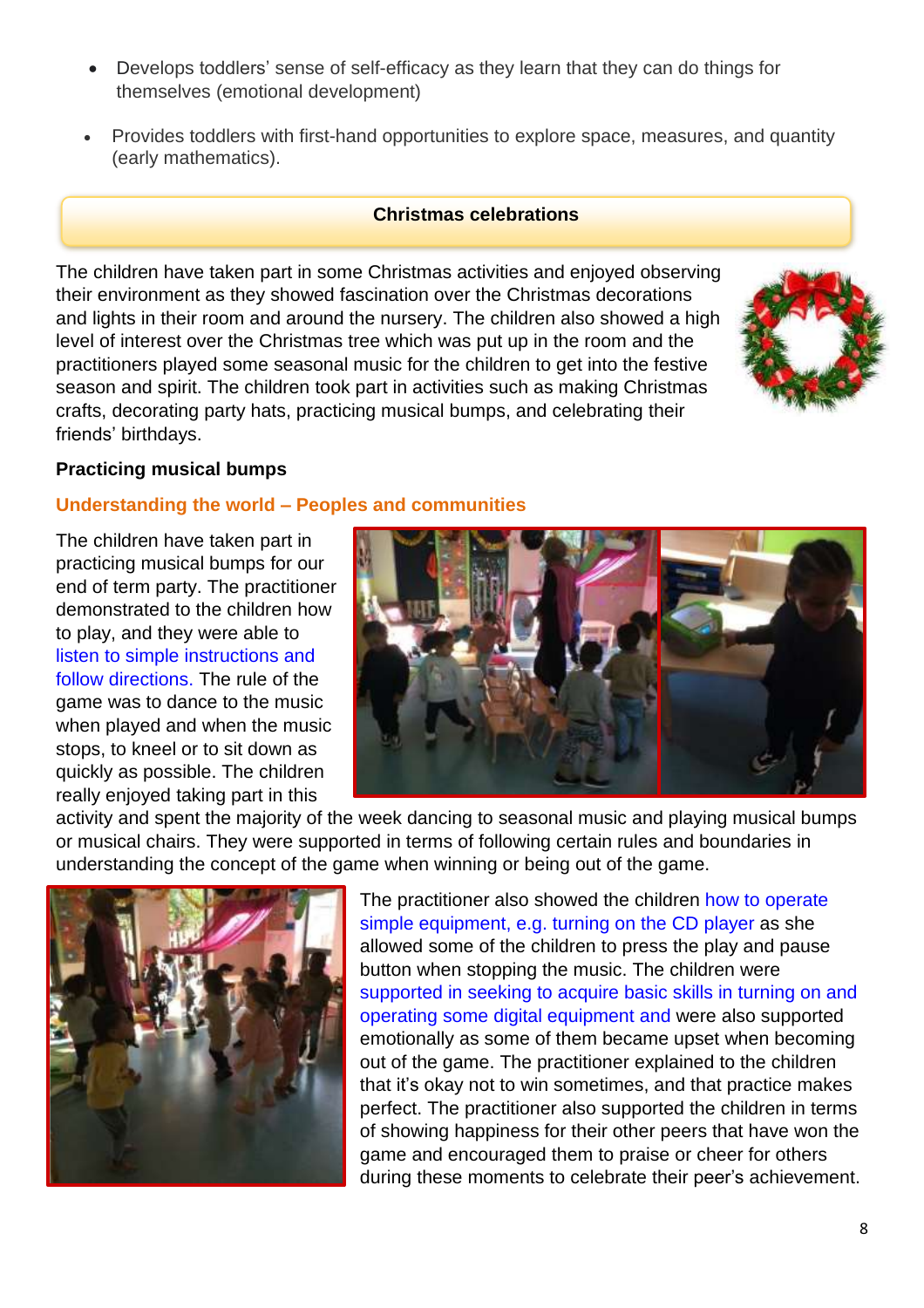# **Star Room**

#### **We would like to welcome Yusuf to Star room**

#### **Welcome to Star Room**

#### **Important School Information:**

The admissions process for children aged 3 and 4 (born between 1 September 2017 and 31 August 2018) opened on 1 September 2021 who will start reception class at primary school in September 2022.

All parents should apply online before midnight on Saturday 15 January 2022, even if your child is already in the nursery class.

Useful link: **education.hackney.gov.uk**

**Book Bags: Changed weekly every Tuesdays or Thursdays** 

#### **Baking**

As star room children have really enjoyed playing in the home corner, role-playing, making different foods for their peers and the practitioner, we decided to transform the home corner into a bakery by providing different equipment you would use for baking such as large and small bowls, wooden spoons, whisk, egg cartons, empty margarine tubs and baking trays. As the children continued to show interest in cooking, the



#### **Making fruit cupcakes**

#### **Listening and attention**

Nahya, Aymen, Amina, Iqra, Hidaya, Chloe and Aymen took part in making a fruit salad cupcake. This activity required the children to cut their fruits and add different ingredients for the cupcake. The practitioner started off by going through the ingredients for the cupcakes which were egg, flour, butter, and milk. The children knew each of the ingredients and were able to answer correctly when being asked by the practitioner. When some of the children responded to the practitioner, they were able to Listen to others in one-to-one or small groups, when conversation



interests them. Once the star room children and the practitioner went through the ingredients, they began taking turns to add the ingredients into the bowl and mixing them together confidently. The aim of the activity was for the children to become confident with using knives when cutting their fruits. Some children used the knife the wrong way round or were not putting enough pressure into

9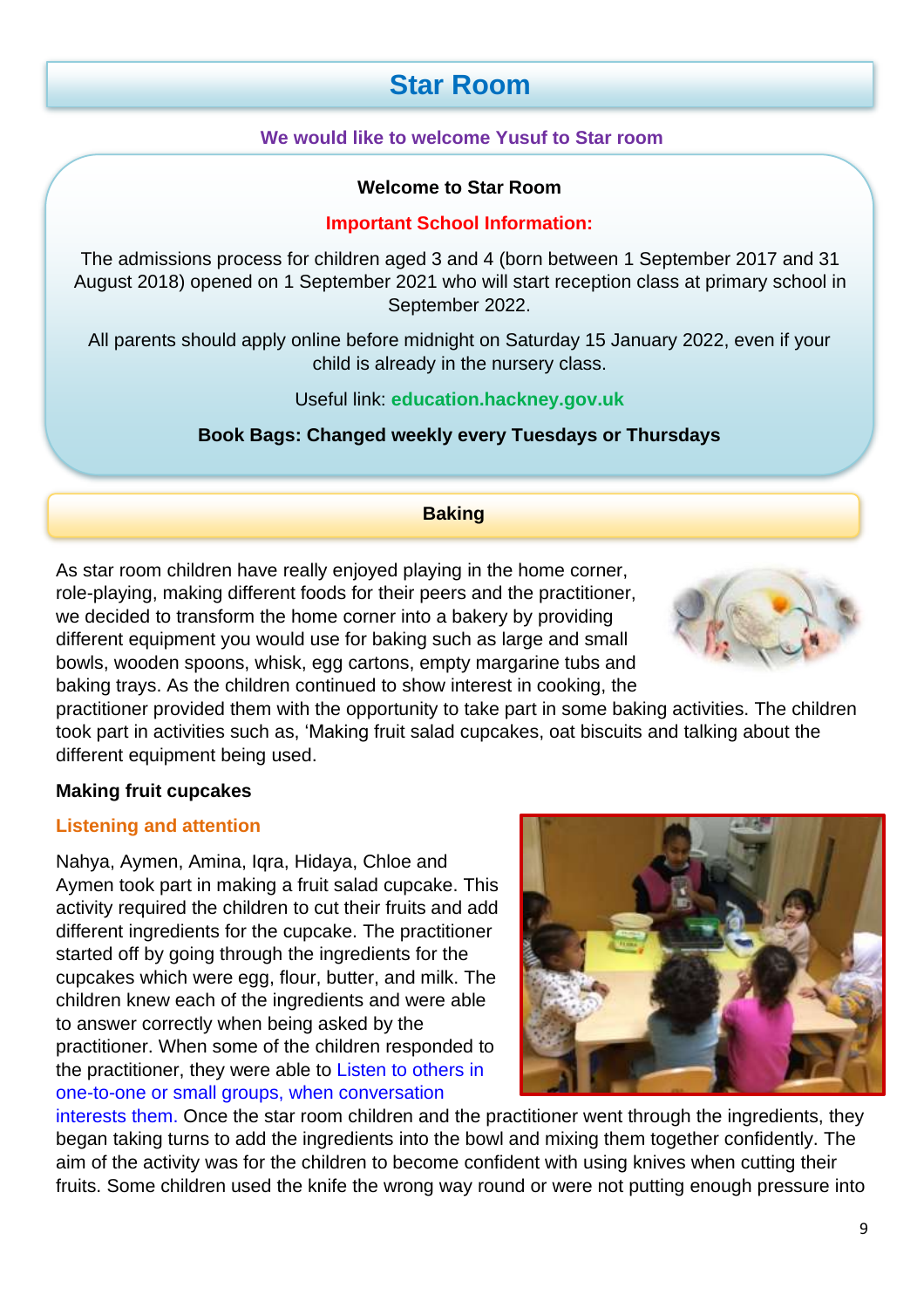cutting their fruits. The practitioner corrected the children, and they were able to follow directions (if not intently focused). The children were confident in cutting their fruits and did not require much support from the practitioner and continuously tried to do it by themselves and showing a can-do attitude

#### **Making Oats biscuit - Mathematics**

Theo, Jaylah, Nahya, Keerath, Hidaya and Iqra took part in making oat biscuits, the children were very excited to take part in yet another baking activity. The practitioner introduced the ingredients the children will be using such as oats, raisins, flour, egg, water, and milk and asked them to name the ingredients. All the children were able to name and pronounce the ingredients they will be using with confidence.

Jaylah and Hidaya wanted to crack the egg, so they were

both given the opportunity to do so with adult support and guidance. All children enjoyed mixing the ingredients and were required to use their gross motor skills whilst mixing the mixture with the wooden spoon, they each had to wait patiently for a turn as they passed the mixing bowl around the table. When the dough was ready, they were able to make simple constructions such as form a ball then flatten the ball when the practitioner instructed them to do so. Whilst the children were rolling their dough, the practitioner asked the children to make small and big balls. The practitioner asked Keerath, 'which one is big, and which one is small?' she was confidently able to explore the differences in size, length, weight and capacity. As soon as the children finished making their balls, the practitioner asked all the children to count how many were made altogether. They all enjoyed counting verbally as far as they can go.

#### **Space**

During indoor play star room, children showed interest in playing with the big wooden blocks. The practitioner asked the children, 'what are you making?' the children responded, 'a rocket'. The practitioner went on to speak about the planets in space and the children were really intrigued therefore we decided to introduce a 'Space' theme for the children to explore. Star room children have taken part in activities such as, 'making glittery space slime, making rockets, drawing different plants and singing the planet song.'

### **Making Rockets - Being imaginative and expressive**

Jaylah, Hidaya, Aymen, Keerath, Nahya, Grace, Iqra and Chloe took part in making rockets using bottles, they were really intrigued and enjoyed the activity for a long period of time. The practitioner gave the children glue, sequins, and a variety of materials for them to stick on their bottles. The children used their glue sticks, and some used their hands to spread the glue around the bottle. Allowing the children to choose particular movements, instruments/ sounds, colours and materials for their own imaginative purposes.

The children who used their hands and fingers to spread the glue began telling the practitioner, "It's sticky". They also began to tell the practitioner, "Look it's getting stuck to my fingers" whilst showing their hands to the practitioner, using movement and sounds to express experiences, expertise, ideas and feelings. The children were really engaged, they began talking about the colours they were sticking on the bottle. The practitioner asked the children, "what are we



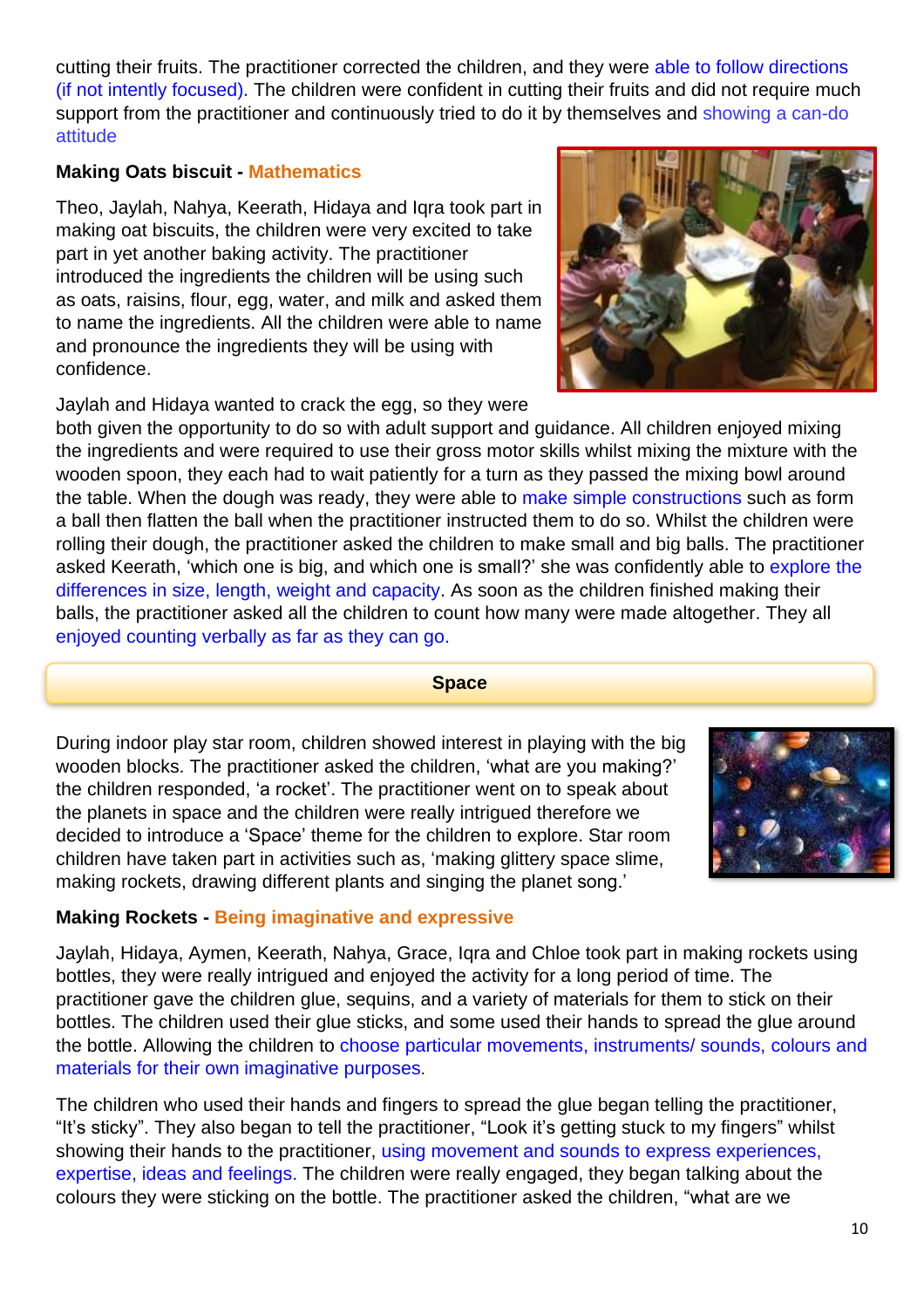making?", the children responded, "we are making a rocket." Star room children were creating representations of both imaginary and real-life ideas, events, people and objects. The practitioner then said, "where does it go?" They shouted, "in the sky and in space". The practitioner gave the children the opportunity to expand and share their knowledge with each other and showed the children a video clip of a rocket going up into space. The children showed great fascination whilst learning about rockets.

#### **Drawing different planets**

#### **Listening and attention**

Hidaya, Amina, Aymen, Liam, Theo, Uriel, Chloe and



Yusuf took part in drawing different planets from our solar system. The practitioner took time to introduce the names of the different planets and encouraged the children to repeat the names in order to familiarize themselves. The practitioner played a planet song, naming each planet one by one. The children showed great interest in listening to sounds, songs and rhymes. After the song had finished the practitioner asked the children, 'so who remembers what the planet is called?' All-Star room children were listening very well as they were able to shout out the names of the planet, understanding who, what, where in simple questions (e.g. Who's that? Who can? What's that? Where is?). When the planet song got to Earth the practitioner asked, 'who knows who lives on earth?' All the children were unsure of the answer to the question, the practitioner began to explain to the children that we live on planet Earth and everyone we see also lives on the Earth. Chloe said to the practitioner, 'we live on the earth'. The practitioner responded, 'yes we all do'. Her peers were engaged in the conversation listening to others in one-to-one or small groups when conversation interests them. When the practitioner said this, they were very fascinated and began saying, 'we live on the earth.

The children were then given the opportunity to draw their favourite planet after watching the video where they got an idea of what each planet looks like and discussed the colours. Some of the children picked up the same colour crayon as the planet they wanted to draw, and some said they wanted to use a different colour. They were all very focused and intrigued, once they finished drawing their planets, they asked for more paper, so they were able to draw another one.

#### **Christmas party and physical games**

During the month of December as we have moved into the Christmas season, we decorated our room and nursery environment with a variety of colourful decorations, we also created an interest table with Christmas stories and objects for the children to explore. Star room children were very fascinated with the decorations and the lights set up around the room. We had a Christmas tree set up in the room with lights around it, the children were able to independently turn the lights off to create a warm Christmas atmosphere. We took part in activities such as, 'Decorating party hats, practicing musical bumps, and celebrating some of the children's birthdays.

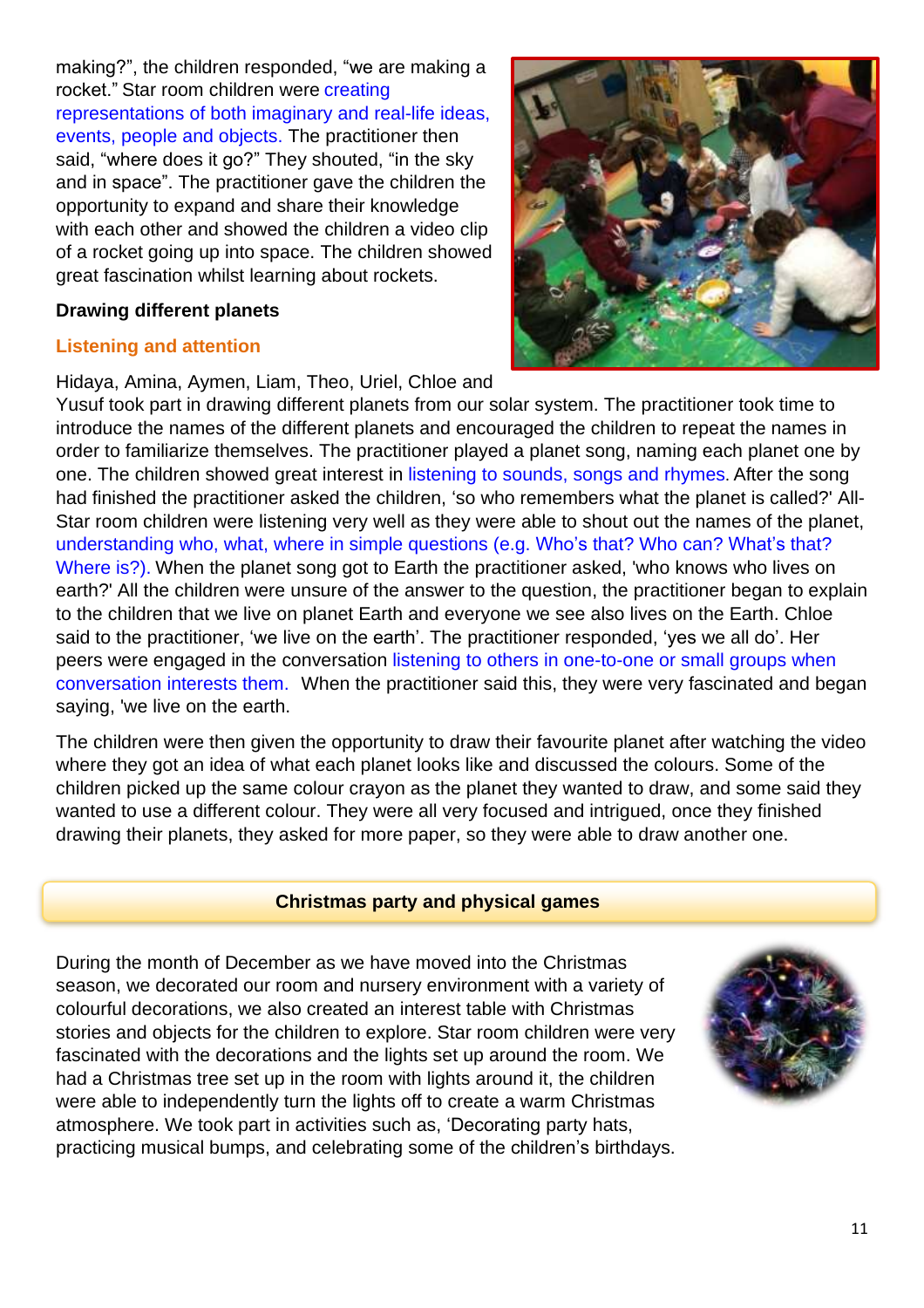#### **Balancing… the floor is lava**

#### **Moving and Handling**

Keerath, Liam, Jaylah, Aymen, Uriel, Hidaya, Iqra and Chloe took part in a physical game. The aim of the activity was to focus on children's social awareness and their balancing. The children really enjoyed this activity, and they were all very competitive. The children were required to walk around the wooden blocks that were scattered all over the floor.

The practitioner then shouted, "the floor is lava" and then the children had to find a block and balance on it without dropping. When the balancing game started there were blocks scattered all over the floor, more than the number of children present. This gave the children the opportunity to be more aware of their surroundings and negotiate space successfully when playing racing and chasing games with other children, adjusting speed or changing direction to avoid obstacles.

Star room children were able to understand and choose different ways of moving. This was portrayed when the practitioner asked the children to walk in one direction at the beginning of the game, and then the practitioner asked the children to move whichever way they wanted, so long as they did not step on the blocks. When the practitioner said the 'floor is lava' more quickly the game became more challenging. The children began wobbling when stepping on their singular block. Some children required support when playing this game for if they were too slow to find a block and would be out of the game, they required emotional support.

The practitioner continued to comfort some children and reassure them that they will have another turn and it's not just about winning and losing.

#### **Making party Hats**

#### **Exploring and using media and materials**

Star room children took part in creating some party crowns for their end of term party. They were provided with their individual strip of silver card,

some PVA glue, sequins, gems and coloured pieces of tissue paper and shiny paper. The children began with spreading the glue in strokes along the card using their hand and eye coordination to direct where they wished to apply the glue. They were given a choice of which materials and resources they wanted to stick onto their crown. The children were proud of their accomplishments and were looking forward to wearing their crowns for the end of term party.